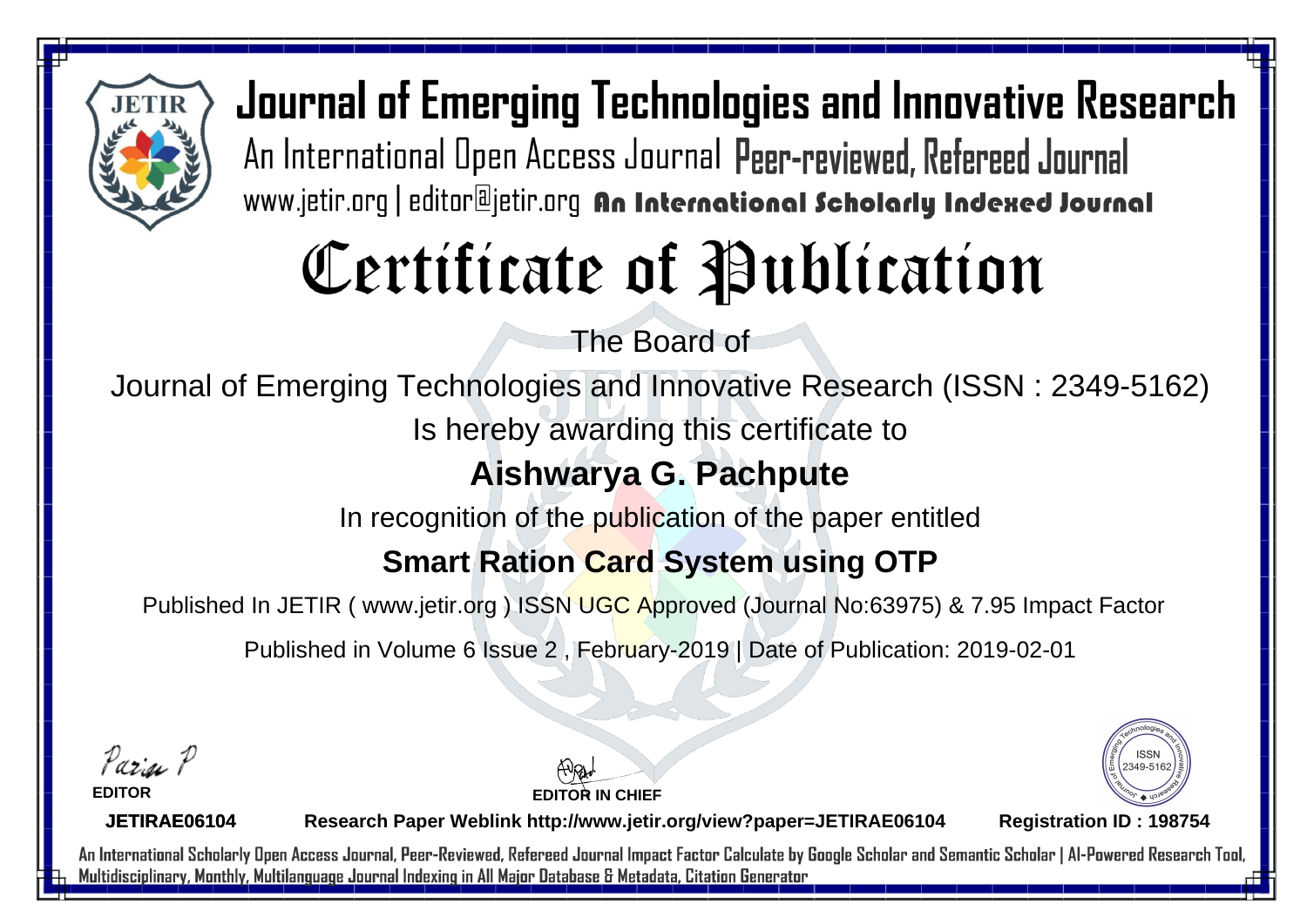

# Certificate of Publication

The Board of

Journal of Emerging Technologies and Innovative Research (ISSN : 2349-5162)

Is hereby awarding this certificate to

### **Pooja R. Bisukarma**

In recognition of the publication of the paper entitled

#### **Smart Ration Card System using OTP**

Published In JETIR ( www.jetir.org ) ISSN UGC Approved (Journal No: 63975) & 7.95 Impact Factor

Published in Volume 6 Issue 2 , February-2019 | Date of Publication: 2019-02-01

Parin P

**EDITOR**

**EDITOR IN CHIEF**



**JETIRAE06104**

**Research Paper Weblink http://www.jetir.org/view?paper=JETIRAE06104 Registration ID : 198754**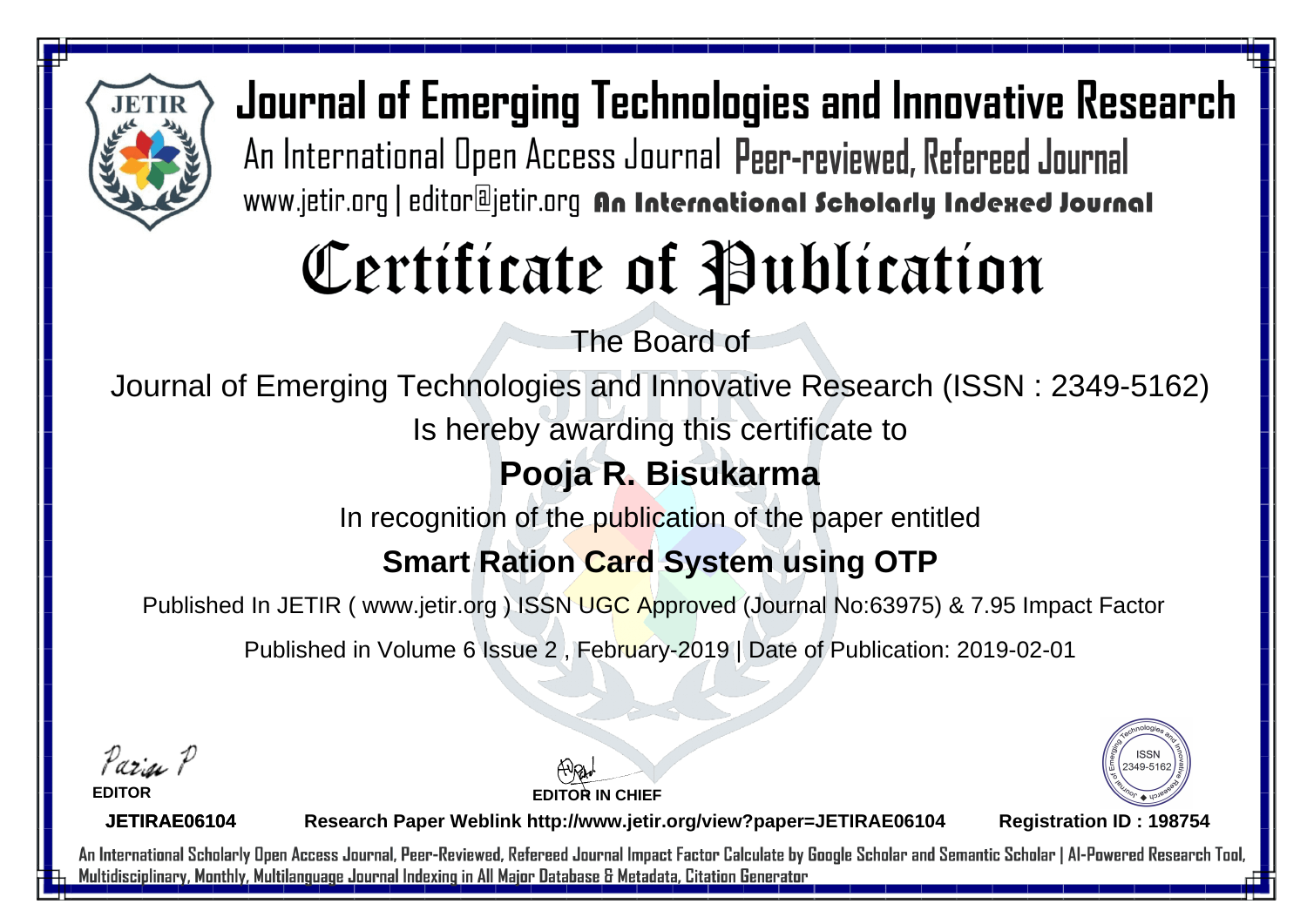

# Certificate of Publication

The Board of

Journal of Emerging Technologies and Innovative Research (ISSN : 2349-5162)

Is hereby awarding this certificate to

### **Aishwarya S. Awate**

In recognition of the publication of the paper entitled

### **Smart Ration Card System using OTP**

Published In JETIR ( www.jetir.org ) ISSN UGC Approved (Journal No: 63975) & 7.95 Impact Factor

Published in Volume 6 Issue 2 , February-2019 | Date of Publication: 2019-02-01

Parin P **EDITOR**

**JETIRAE06104**

**EDITOR IN CHIEF Research Paper Weblink http://www.jetir.org/view?paper=JETIRAE06104 Registration ID : 198754**

2349-516